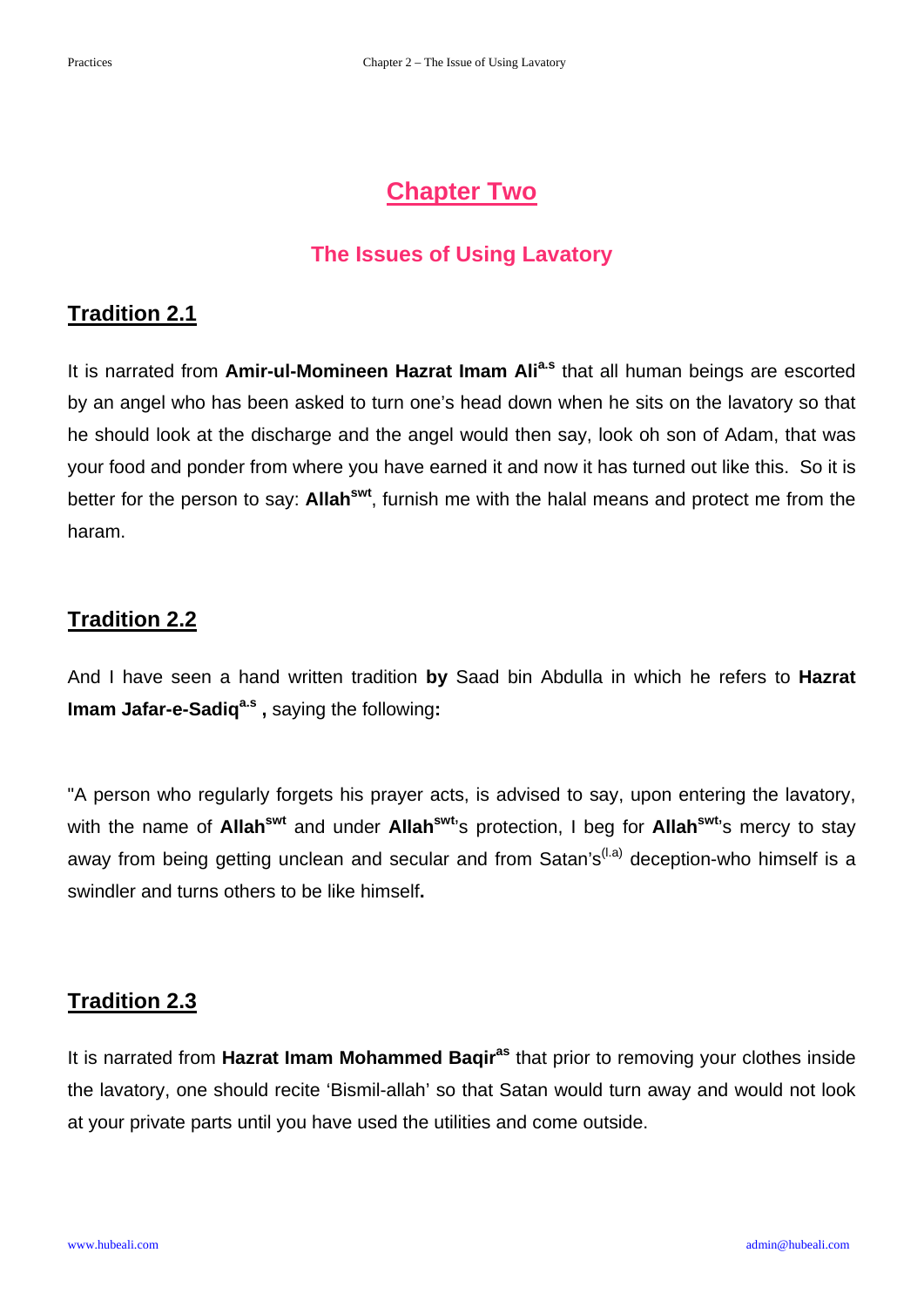#### **Tradition 2.4**

Once a person asked from **Hazrat Imam Mohammed Baqiras** where shall a stranger/traveller go in order to use the toilet? **Imamas** replied one should refrain from sitting near canals, passages, fruit bearing trees and those places where people will curse him. The person asked which are those places, **Imam<sup>as</sup>** replied in front of gates of houses.

# **Tradition 2.5**

It was asked from **Hazrat Imam Hassan bin Alias** what are the aticates of using the lavatory? Imam<sup>as</sup> replied one should not face or turn back towards Qibla neither should face or turn back towards the wind direction.

In another tradition, it is forbidden to face or turn back in the direction of moon and a person who faces Qibla in lavatory and shifts his positions after noticing the Qibla direction-will not leave the lavatory but all his sins are forgiven.

# **Tradition 2.6**

**Rasool Allah<sup>saw</sup>** warned those who sit for longer period in the lavatory that they are at risk of getting infected by the disease of bleeding intestines.

# **Tradition 2.7**

Umer bin Yazid asked from **Hazrat Imam Jafar-e-Sadiq<sup>as</sup> regarding reciting Quran and** 'Tassibih' in lavatory. Imam**as** replied that it is forbidden to recite more than 'Ait-e-Qursi', praising **Allahswt** and 'Al Hamdo lil-la Rab-ul-allameen'. If someone hears 'Azan' in the lavatory, he should repeat the 'Azan' behind the reciter. And should not try to refrain from praising **Allahswt**, regardless of one's circumstances, as it is always gratifying to praise **Allahswt**. The **Imamas** said: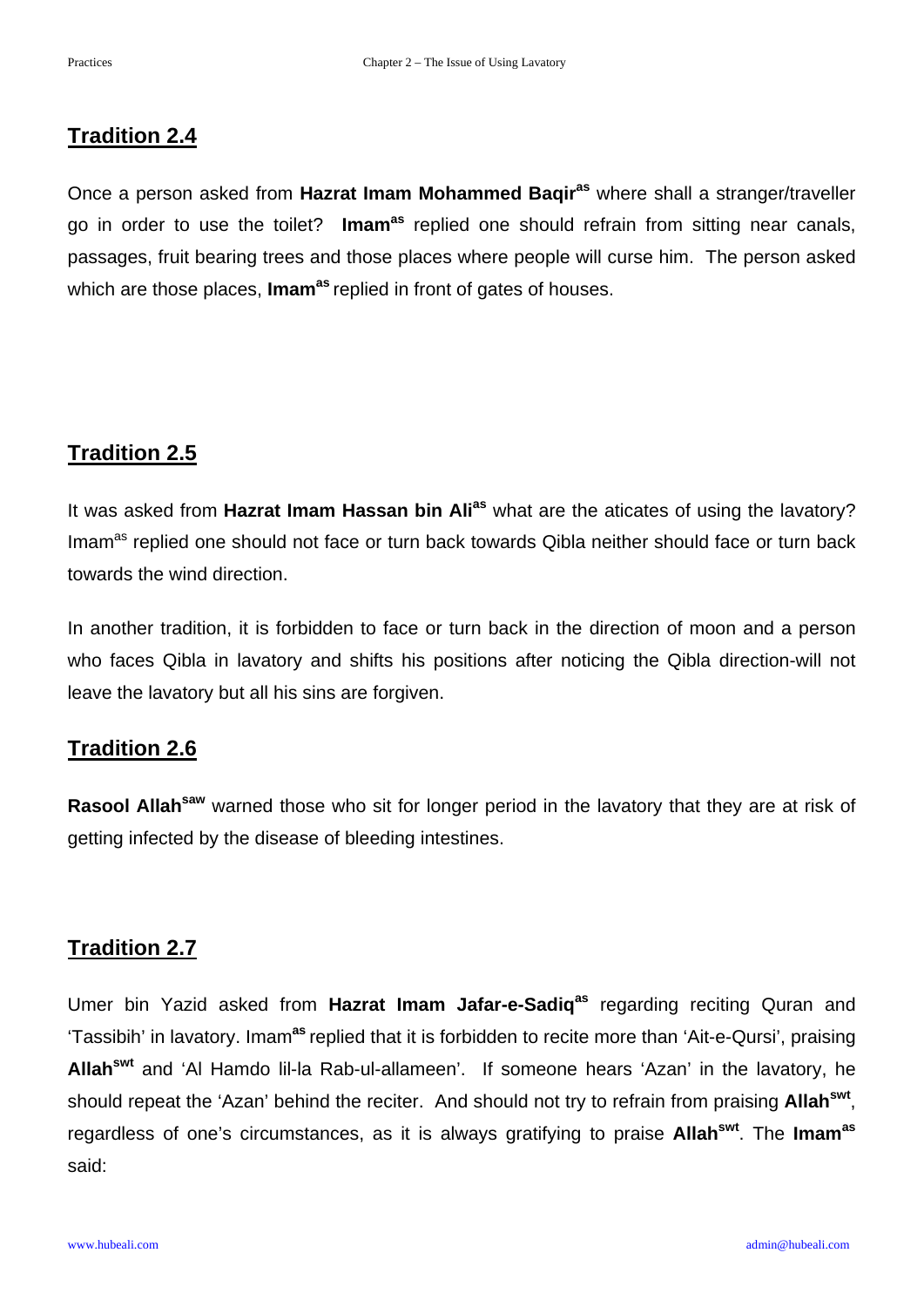Hazrat Musa bin Imran**as** submitted himself to **Allahswt** and asked Oh God! Guide me if I should pray to you aloud or quietly as You are far away as well as very near to me. **Allahswt** revealed to Hazrat Musa**as ,** when someone prays to me I become his friend and companion. Hazrat Musa<sup>as</sup> then asked, sometimes I am not in my best (spiritual/physical) status to supplicate You. **Allahswt** replied, you could always remember Me**swt** in all your circumstances.

**'**And it is not permissible for someone to enter lavatory with a ring bearing **Allahswt**'s name(s) or taking a book containing Quranic verse(s) but if he does so (by mistake) and he is wearing such a ring that has a stone (Zumard) or **Allahswt** name, he should remove it and upon leaving lavatory, he should recite 'All praise are only for **Allahswt** Who has relieved me from discomfort and transformed my food and drink into enjoyable feast and saved me from bad fortune and inconvenience'.

### **Tradition 2.8**

**Rasool Allah<sup>saw</sup>** has forbidden his followers to wash-up one's back with the right hand after using the lavatory.

# **Tradition 2.9**

Zarah once forgot to wash-up after urinating and offered his prayers and I asked from **Hazrat Imam Jafar-e-Sadiq<sup>as</sup>** what should be done under these conditions. **Imam<sup>as</sup>** replied wash-up first and then re-offer your prayers.

# **Tradition 2.10**

It is narrated from Hazrat Imam Ali Raza<sup>as</sup> that it is sufficient to wash-up the surface of the bowl area without any need to try to clean it from inside and **Rasool Allahsaw** has forbidden you to talk inside lavatory and whoever talks while in lavatory he prayers will not be answered. Rasool Allah<sup>saw</sup> said if you are busy in the lavatory and someone calls you, do not answer him until you are finished using lavatory. And **Rasool Allahsaw** has told women to wash-up excessively (as compared with men) so that they achieve better cleanliness.